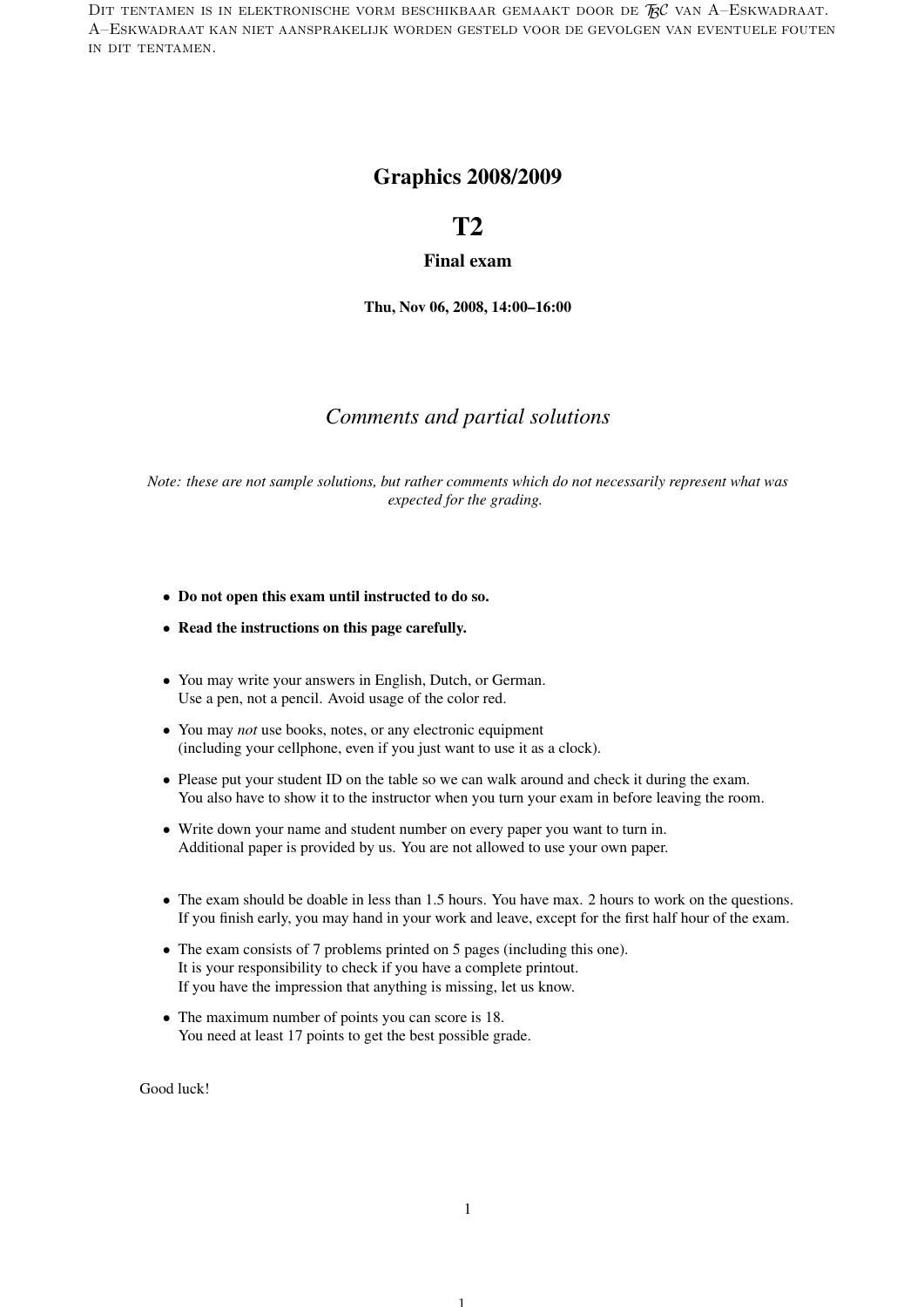## Problem 1: Perspective projection

Subproblem 1.1 [1.5 pt] Given an arbitrary camera position, we want to display the objects of a 3D model in a 2D image using perspective projection. List all the steps that are involved in the procedure we discussed in the lecture. (Note: Requested are the steps of the initial graphics pipeline (part I) we discussed. Just name the involved transformations. It is *not* necessary to provide detailed descriptions, equations, etc.)

*Solution: (cf. lecture notes, lecture 6: perspective projection, slides 3-10)*

*1. define view frustum*

*2. move camera viewpoint to the origin*

*3. transform clipped view frustum to an axis-parallel box (i.e. the orthographic view volume)*

*4. transform the orthographic view volume to the canonical view volume*

*5. apply windowing transform*

**Subproblem 1.2 [1.5 pt]** In the lecture, we used a matrix  $M<sub>o</sub>$  in the procedure for calculating the perspective projection of a 3D model onto a 2D image. It was defined by the following product of three matrices (note:  $l, r, t, b, n, f$  specify the left, right, top, bottom, near, and far plane of the orthographic view volume, respectively, and *m*x*n* is the size of the projected image):

$$
M_o = \begin{pmatrix} \frac{m}{2} & 0 & 0 & \frac{m}{2} - \frac{1}{2} \\ 0 & \frac{n}{2} & 0 & \frac{n}{2} - \frac{1}{2} \\ 0 & 0 & 1 & 0 \\ 0 & 0 & 0 & 1 \end{pmatrix} \begin{pmatrix} \frac{2}{r-1} & 0 & 0 & 0 \\ 0 & \frac{2}{t-b} & 0 & 0 \\ 0 & 0 & \frac{2}{n-f} & 0 \\ 0 & 0 & 0 & 1 \end{pmatrix} \begin{pmatrix} 1 & 0 & 0 & -\frac{l+r}{2} \\ 0 & 1 & 0 & -\frac{b+t}{2} \\ 0 & 0 & 1 & -\frac{n+f}{2} \\ 0 & 0 & 0 & 1 \end{pmatrix}
$$

(a) Which step(s) that you listed in subproblem 1.1 are done by *Mo*? (b) Shortly describe what each of the three matrices does.

*Solution: The matrix M<sup>o</sup> combines the transformation from the orthographic view volume to the canonic view volume and the subsequent windowing transformation. From right to left:*

- *move coordinates to the center of the orthographic view volume*
- *scale everything into the canonical view volume*
- *project everything to the final image*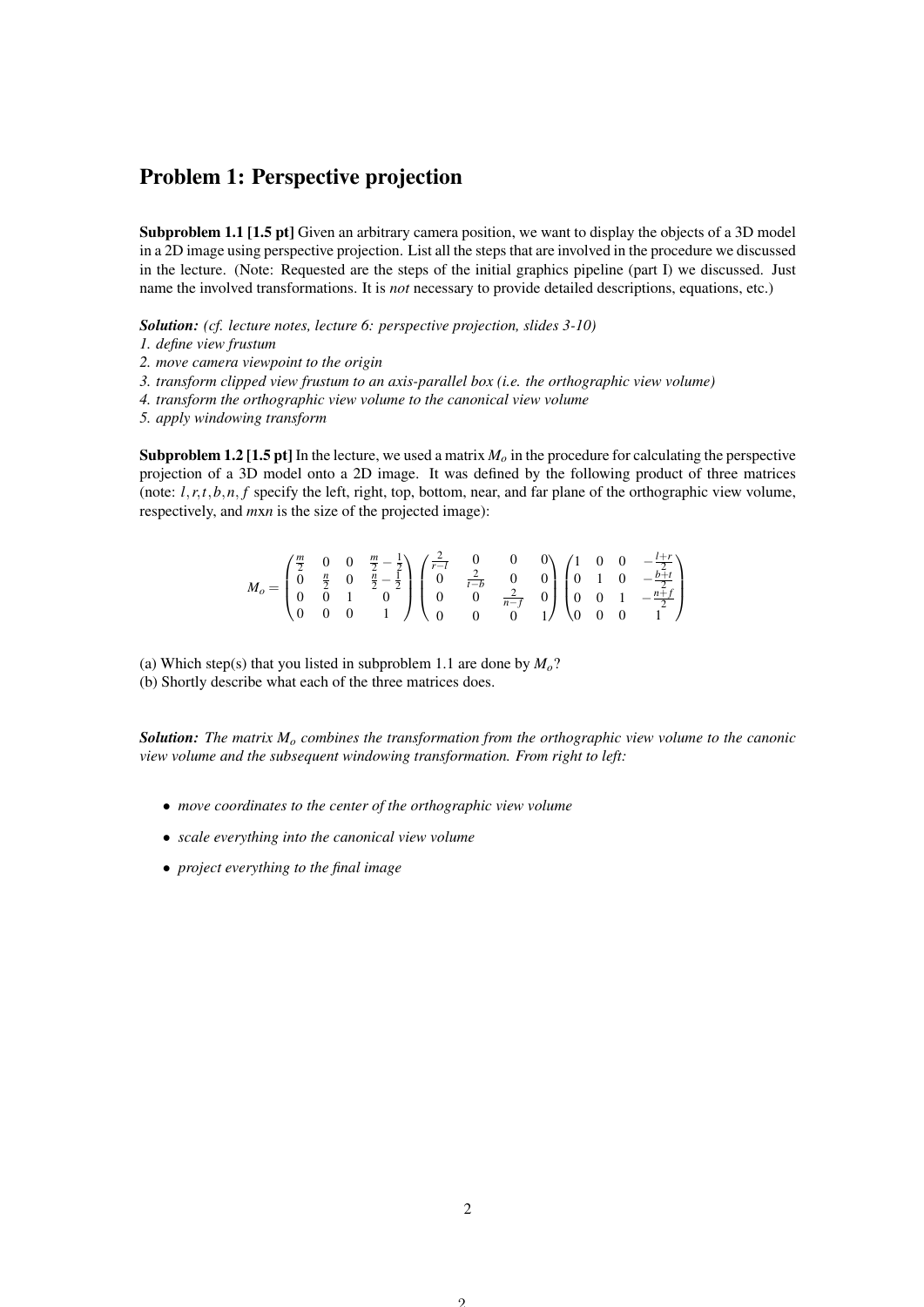### Problem 2: Hidden surface elimination

Subproblem 2.1 [0.5 pt] Which of the following statements is correct? (no explanation required) (a) The calculation of the BSP and the drawing order are both independet from the camera position.

(b) Only the calculation of the BSP is independent from the camera position.

(c) Only the drawing order is independent from the camera position.

(d) The calculation of the BSP and the drawing order are both dependent from the camera position.

*Solution: Answer (b) is correct.*

**Subproblem 2.2 [1 pt]** Assume a camera position *e* and the implicit representation of a plane in  $\mathbb{R}^3$ . Let's further assume that the normal vector from the implicit equation of the plane is on the front side of the plane. How can we easily specify if the camera is located in front of or behind the plane?

**Solution:** The implicit representation of a plane is defined by a function  $f : \mathbb{R}^3 \to \mathbb{R}$ . A point  $p = (x, y, z)$ is on the plane if and only if  $f(p) = 0$ . The function f splits  $\mathbb{R}^3$  into a positive half containing all points *for which f*(*p*) > 0 *and a negative half containing all points for which f*(*p*) < 0*. The normal vector of the plane defined by the implicit equation points to the positive half. Hence, if*  $f(e) > 0$ *, we know that the camera is on the positive side (i.e. in front of the plane). If*  $f(e) < 0$ *, it is on the negative side (i.e. behind the plane).*

Subproblem 2.3 [1.5 pt] Assume a scene containing seven triangles A, B, C, D, E, F, and G, and the following related BSP tree:



(a) Shortly explain how we can use such a BSP tree to get a correct drawing order of the triangles.

(b) Write down the correct drawing order of the seven triangles with respect to a camera position e which is on the positive side of the planes defined by triangles A, B, C, and on the negative side of the planes defined by triangles D, E, F, G.

*Solution: See lecture notes and tutorials for the explanation of how to draw the triangles based on the given BSP.*

*In this example, the correct drawing order is D - B - E - A - F - C - G, because e is on the positive side of A, so we go to the negative subtree first. Then we continue recursively: e is on the positive side of B, so we draw the negative subtree first (i.e. we draw D), then we draw the root of the subtree (i.e. we draw B), then we draw the positive subtree (i.e. we draw E), ...)*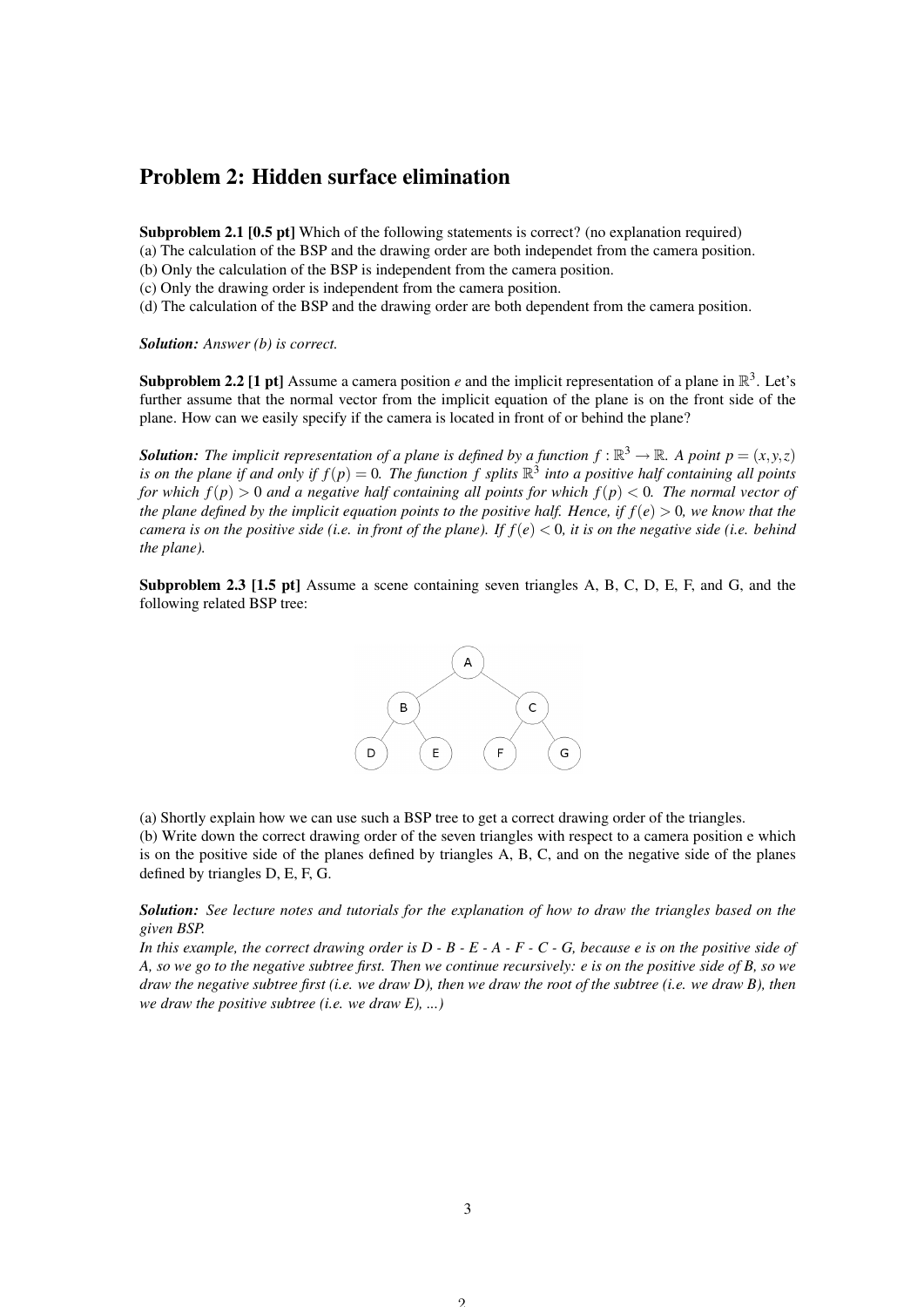#### Problem 3: Triangle rasterization

Subproblem 3.1 [1 pt] In the lecture, we used two data structures in the algorithm for triangle rasterization via scan-line conversion: The *edge table* and the *active edge table*. The entries of the edge table are called edge records. Assume the following example of an edge record:

$$
2:(9,6,-1/2)
$$

Explain what this means and describe each of the three values specified by this edge record.

*Solution: For each scanline, the edge table contains an edge record for each edge that starts on this scanline. In the example, one edge starts at scanline number 2. The entries of the edge record specify the x-coordinate of the lowest vertex (here 9), the y-coordinate of the highest vertex (here 6), and the value of* ∆*<sup>x</sup> for the edge which specifies the increase or decrease in x-coordinate from one scanline to the next (here -1/2).*

Subproblem 3.2 [2 pt] Look at the image below. Assume that the scan-line is horizontal and moves vertically from the bottom of the image to the top as illustrated by the black line and the associated arrow. (a) Give the values for the edge table that are stored for scan-line number 1.

(b) Give the values for the active edge table that are stored for scan-line number 3.



*Solution: At scanline 1, two new edges start. They both have the same x-value (8). One ends at a vertex with y-value 2, the other at one with y-value 6.* ∆*<sup>x</sup> is -7 for the first edge and -1 for the second one. Hence, the correct answer is:*

$$
1:(8,2,-7),(8,6,-1)
$$

*For scanline 3, there are two active edges. The x- and y-value of the lowest and highest vertex respectively are 2 and 6 for the first edge, and 8 and 6 for the second edge.* ∆*<sup>x</sup> for the first edge is 1/2, for the second edge it's -1. Since the first edge started at scanline 2, we have to add it's* ∆*<sup>x</sup> value one time to get the correct x-value for this edge at scanline 3. The second edge started at scanline 1, so we add it's* ∆*<sup>x</sup> value twice to get the correct x-value for this edge at scanline 3. Hence, the correct answer is:*

$$
3: (1\frac{1}{2}, 6, \frac{1}{2}), (6, 6, -1)
$$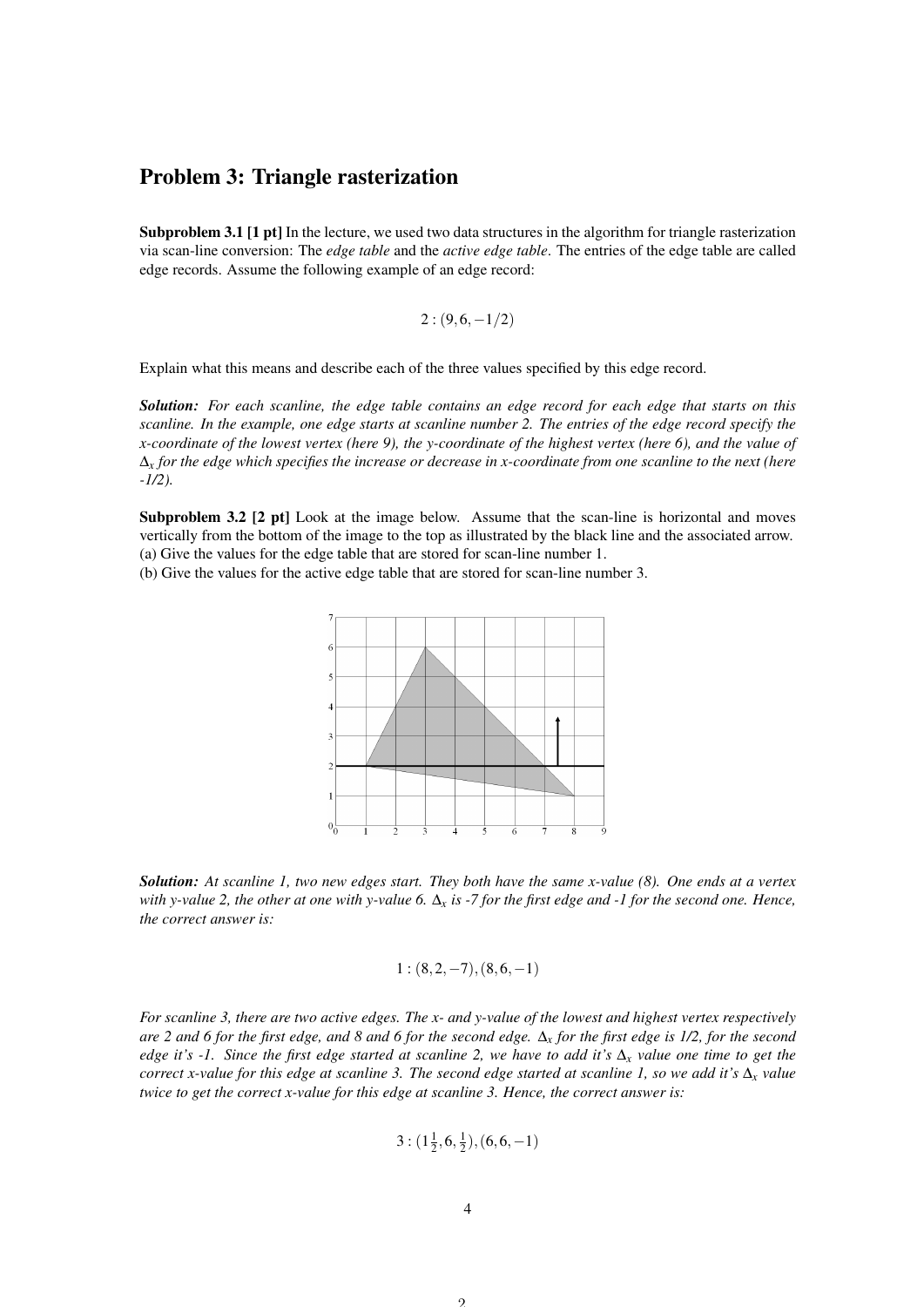## Problem 4: Ray tracing

Subproblem 4.1 [1 pt] In the lecture, we discussed how we can create new objects based on a given one by *instancing*. Suppose we have an object *O*, a matrix *M* which does a basic transformation, and a ray *r*. Now we want to create a new object  $O'$  by applying the matrix  $M$  to the object  $O$ . Assume that intersections with the object  $O$  are much easier to calculate than with object  $O'$  (e.g. because it is complied of circles whereas  $O'$  is compiled of ellipses). Explain how we can easily compute the intersection  $p$  of  $r$  and  $O'$ .

*Solution: Because basic transformations preserve intersections, we can calculate a ray r<sub>0</sub> by applying the inverse transformation matrix M*−<sup>1</sup> *to the original ray, i.e. r*<sup>0</sup> = *M*−<sup>1</sup> *r. Then we calculate the intersection points p<sup>i</sup> of the original object O with this ray r*0*. Applying the original transformation matrix M to the intersection points*  $p_i$  *gives us the desired intersection points*  $p'_i$  *of the ray r with the transformed object O'.* 

Subproblem 4.2 [1 pt] Assume we have a 2D image containing many triangles. Explain how you can use the Octree approach to separate the space in a way that each of the resulting cells contains only two triangles at the most. (Note: for simplification, you can assume that the triangles in the image are distributed in a way that there is no need to split them when new cells are created.)

*Solution: First, we create a bounding box around all triangles. Then we split this bounding box into four equally sized cells. For each cell, we keep splitting it recursively into four equally sized cells untill it contains only two triangles at the most.*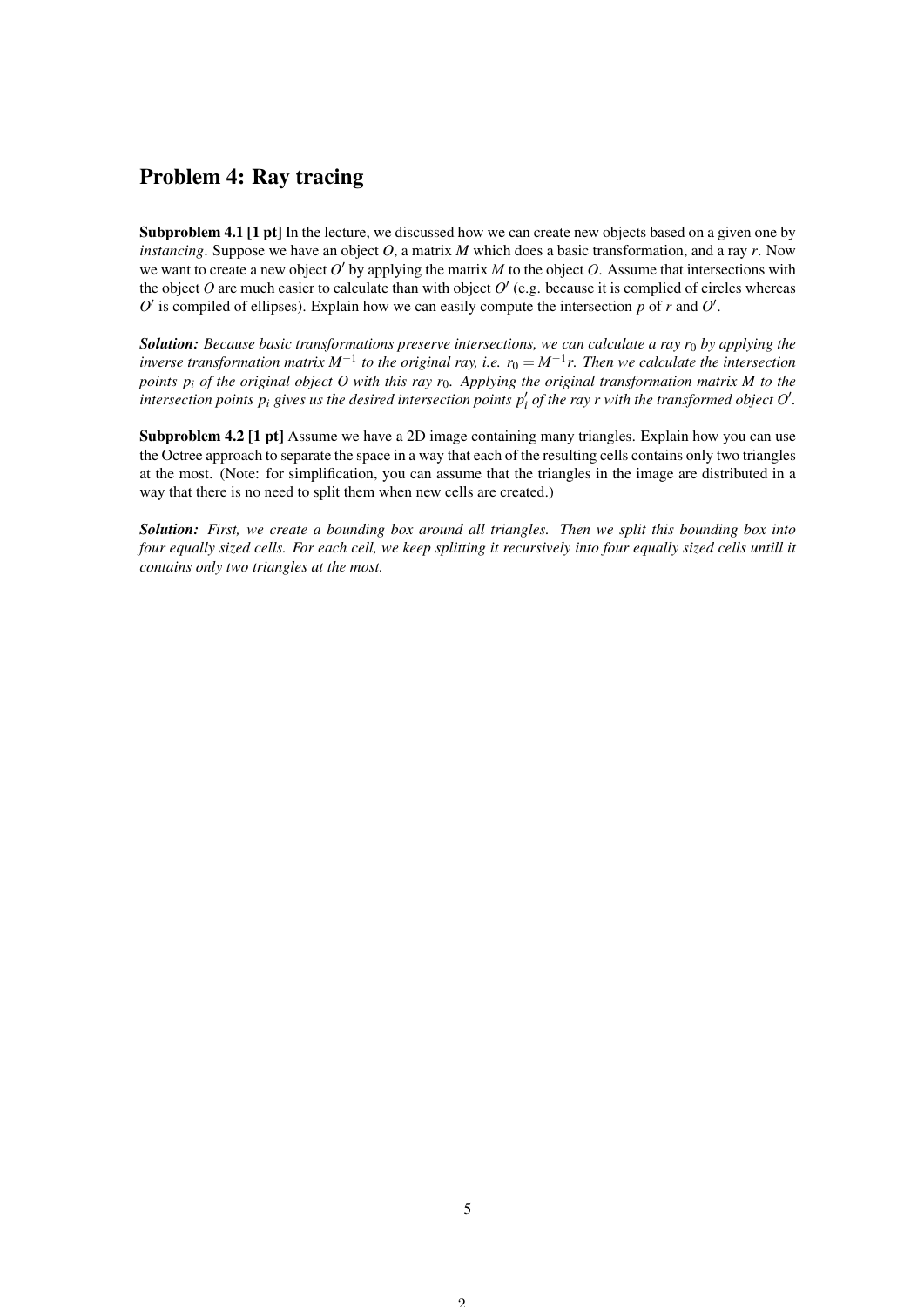## Problem 5: Texture mapping

Subproblem 5.1 [1 pt] In the following image, different procedures have been used to create the stripe textures for each of the three teapots:



(a) Which texture was created with the following procedure?

```
stripe(point (x_p, y_p, z_p)) {
  if (\sin x_p > 0)return color0;
  else
     return color1;
   }
}
```
(b) How do you have to change it to create the texture on the other two teapots?

**Solution:** The procedure creates texture (c). To create textures (a) and (b), we have to replace  $\sin x_p$  with sin*z<sup>p</sup> and* sin*yp, respectively.*

#### Subproblem 5.2 [1.5 pt]

(a) Give a short description of bump mapping.

(b) Give a short description of displacement mapping.

(c) In which situation(s) should one prefer bump mapping over displacement mapping?

*Solution: For (a) and (b) see lecture notes. Displacement mapping has the disdvantage of being more computationally complex and requiring more storage. The biggest disadvantage of bump mapping is that it only creates an apparent change of the geometry thus creating unrealistic silhouettes and shadows. Hence, if speed and storage is more important than a perfect silhouette, we usually prefer bump mapping over displacement mapping.*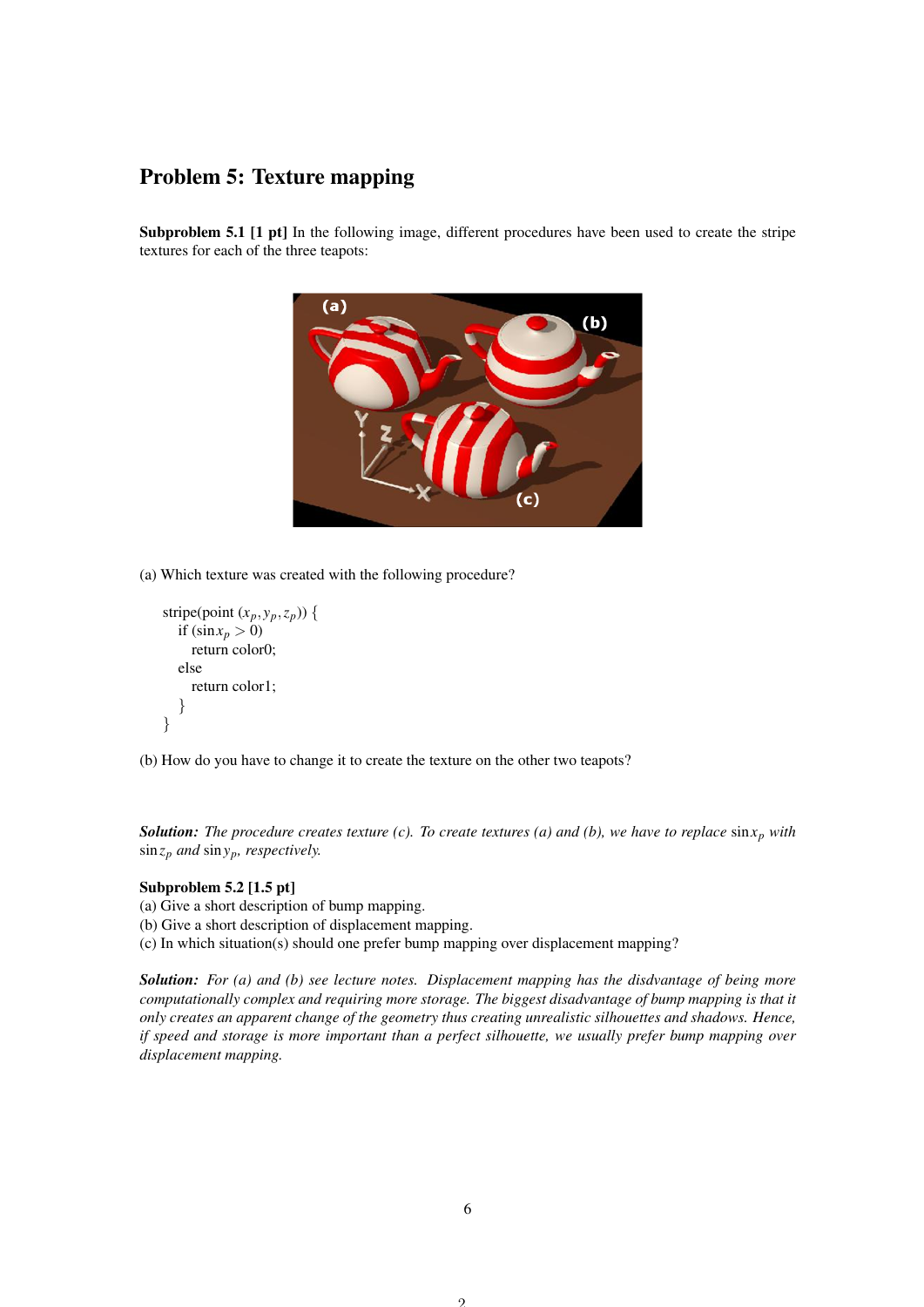## Problem 6: Radiosity

Subproblem 6.1 [0.5 pt] Assume you have to create an animated movie with a walk-through of the interior of some buildings. Give a short explanation why you might use radiosity to compute diffuse global illumination instead of, for example, ray tracing and ambient lighting.

*Solution: Radiosity is view indendent whereas ray tracing is view dependent. Hence, when creating a walk-through using ray tracing and ambient lighting, we have to do a new calculation for each single frame whereas for radiosity one single, view independent calculation of the global lighting conditions is enough.*

Subproblem 6.2 [1.5 pt] Explain the meaning of the following formula, which is used to calculate the radiosity *B<sup>i</sup>* of a patch *A<sup>i</sup>* :

$$
B_i = E_i + \rho_i \sum_j B_j F_{ij}
$$

*Solution: The radiosity of a patch is the sum of*

- *the energy E<sup>i</sup> emitted by the object itself (e.g. if it is a light source) and*
- *the reflection of the light which in turn is reflected by the other objects and defined by*
	- $-$  *the sum of the radiosities emitted by all objects B<sub><i>j*</sub> multiplied with the form factor  $F_{ij}$  which *specifies "how well to objects see each other",*
	- *weighted by the reflective factor* ρ*<sup>i</sup> of patch A<sup>i</sup> (which depends on the material of the object's surface and specifies how much light is reflected).*